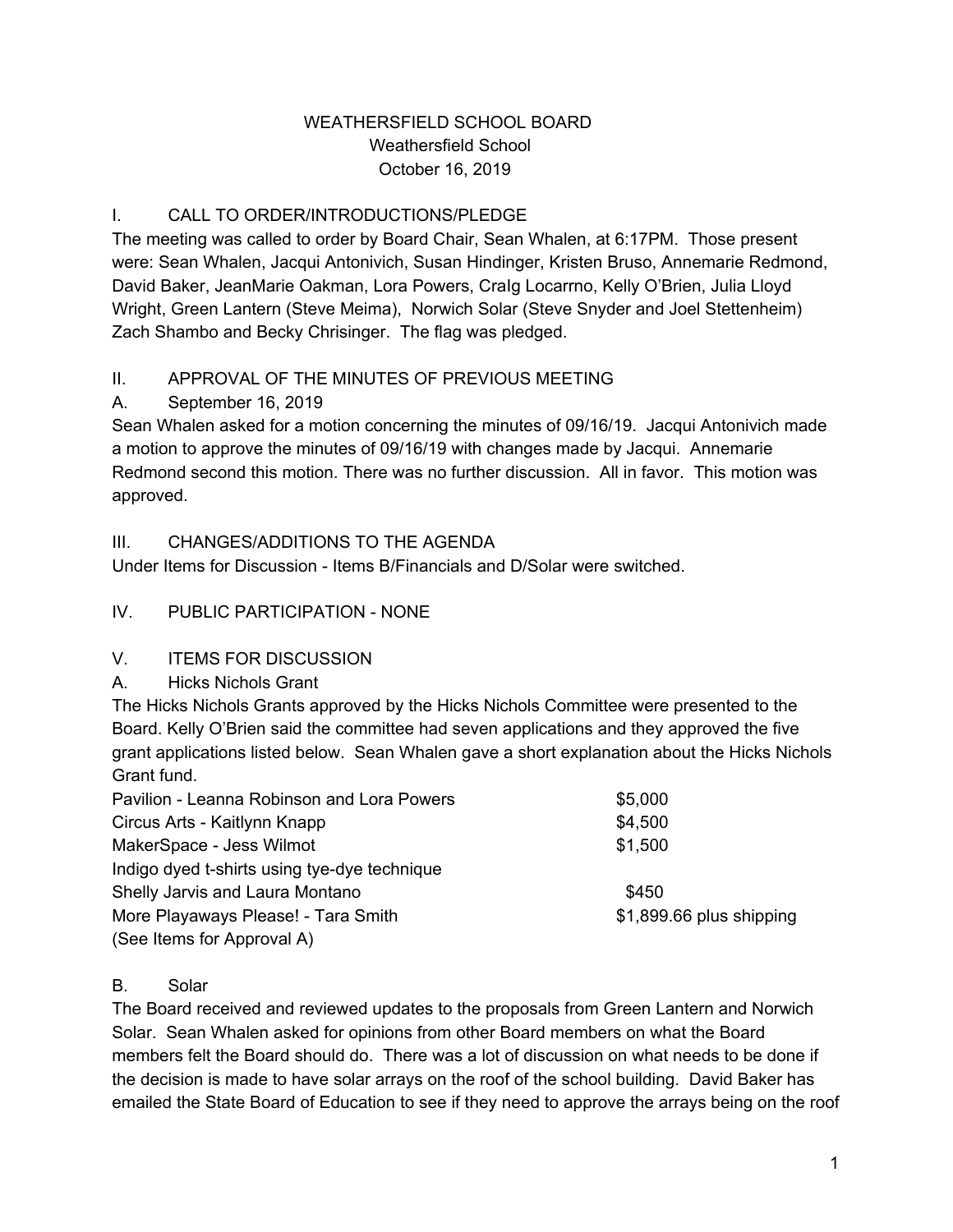since they contributed funds towards the cost of the building improvements. Susan Hindinger asked about solar storage if the arrays are on the roof. Joel Stettenheim from Norwich Solar said that there could be a small amount of storage and Weathersfield could be a pilot program for this.

Julia Lloyd Wright wanted to know if the Board had consulted with a separate entity from the companies making the proposals and David Baker said he had consulted with Vermont Law School. Various Board members asked questions that were answered by Steve Snyder and Joel Stettenheim from Norwich Solar about the arrays. Ralph Meima explained why Green Lantern doesn't recommend a roof array. Joel Stettenheim said that Norwich Solar is fine doing the array offsite or on the roof. David Baker told both companies that he appreciated their integrity and honesty throughout this process. Kristen Bruso said that both companies come highly recommended. Sean Whalen and Annemarie Redmond both believe it would be beneficial and educational to have the arrays on the roof of the school. Susan Hindinger says she has a few lingering concerns about the arrays being on the roof due to our ongoing heat issues on the second floor of the building but does like the idea of arrays on the roof. Kristen Bruso said she is in favor of having the arrays on the roof. Jacqui Antonivich said she is not in favor of having arrays on the roof without tax payer's approval.

Sean Whalen said the Board is deciding whether they want to enter into a net metering agreement with Green Lantern or Norwich Solar. (See Items for Action B.)

#### C. Food Service - Craig Locarrno

JeanMarie Oakman reported that the food has never been more delicious. JeanMarie and the faculty have been delighted and the program gets accolades. Craig Locarrno said he is here to provide a great product for the students and faculty and to educate the students about good food choices. Steve gave a detailed overview of the program. Since they are serving fresh food, the preparation takes longer. Sean Whalen asked if community members or students could volunteer to help with this preparation work. This is a possibility. They would like to go into the classrooms and provide food education beginning with the kindergarten classes. It was agreed that this would be beneficial. Steve reports that his biggest hurdle is acceptance of something new from students and staff. There was discussion around 07/20/20 and no food scraps. The Board thanked Craig for coming in.

X. TENTATIVE EXECUTIVE SESSION - VSA Title 1 Section 313 - Personnel Sean Whalen asked for a motion to go into Executive Session. Susan Hindinger made a motion to go into Executive Session and this motion was second by Annemarie Redmond. There was no further discussion. All in favor. This motion was approved and the Board went into Executive Session at 7:50PM. Sean Whalen asked for a motion to come out of Executive Session. Jacqui Antonivich made a motion to come out of Executive Session. Kristen Bruso second this motion. There was no further discussion. All in favor. The Board came out of Executive Session at 9:55PM. No action was taken.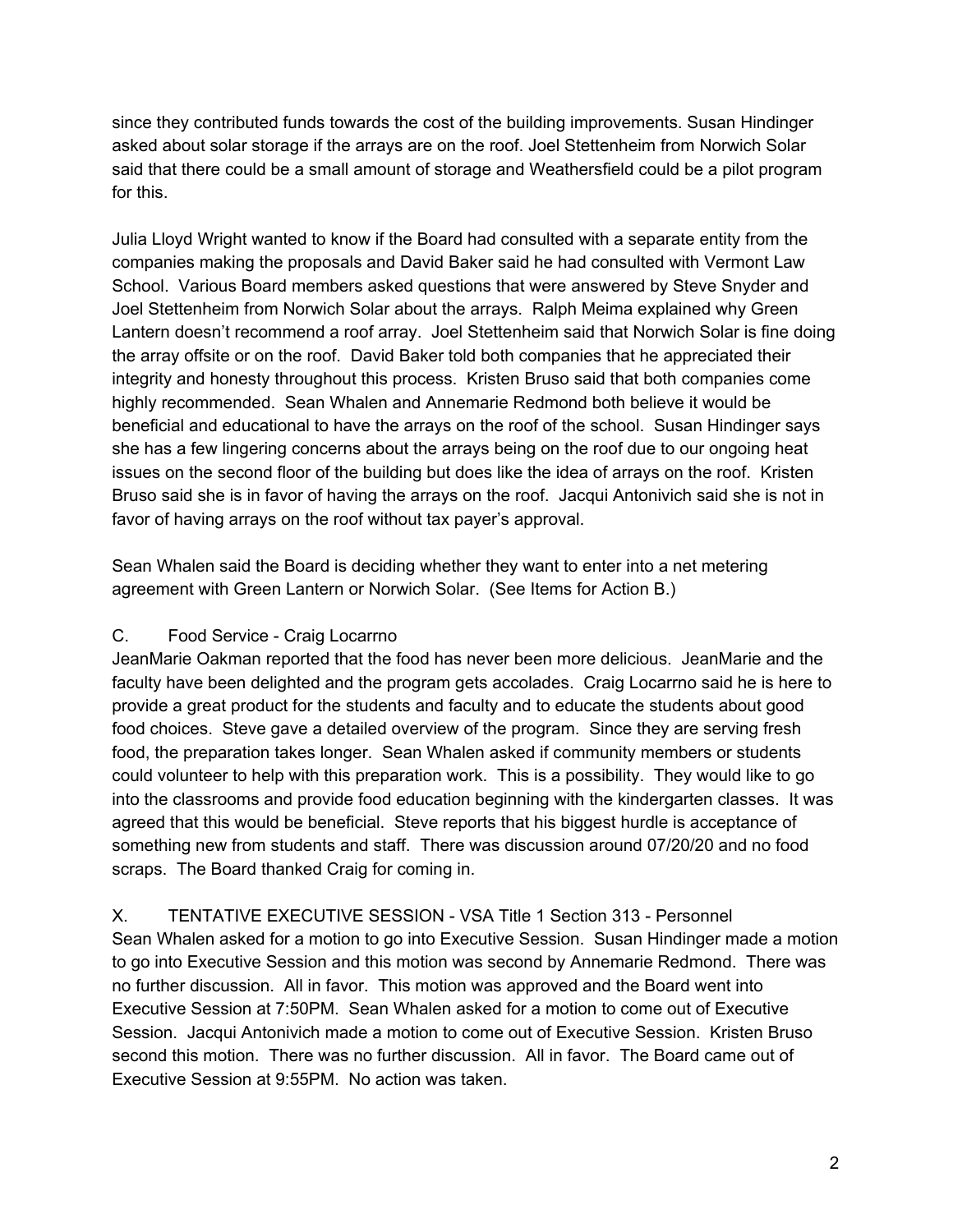# V. ITEMS FOR DISCUSSION - CONTINUED

# D. Budget Process

There was discussion about the Budget Process and that special education costs are up again. The SU is looking at how to allocate funds. There was a lot of discussion about special education and the great need and cost in this area. David Baker asked if the Board wants to form a Budget Committee and there was discussion on how the committee should be formed. Sean Whalen asked when it would be good to have a community forum and it was decided that a potluck for a community forum was a good idea.

# E. SBAC Results - JeanMarie Oakman

JeanMarie Oakman went over the SBAC results and gave out a detailed hand out with the results. JeanMarie said they are having robust conversations as staff about the results.

# F. Update - Portrait of a Graduate

They had the first meeting and there were 65 people in attendance. The next meeting will be held October 30, 2019 at Weathersfield. Craig Locarrno supplied the meal at the last meeting and will supply the meal for the upcoming meeting.

# VI. SUPERINTENDENT REPORT - NONE

# VII. PRINCIPAL REPORT - JeanMarie Oakman

JeanMarie Oakman wanted to thank the Gilbert Davis Trust for paying for a new audiometry machine for the school JeanMarie wrote a letter for thanks to the pastor in charge of the money in the trust.

JeanMarie reported on what several of the teachers will be teaching for Indingenous People's Day. (See Items for Action C.)

#### VIII. ITEMS FOR ACTION

#### A. Hicks Nichols Grants

Sean Whalen asked for a motion concerning the Hicks Nichols Grants approved by the committee. AnneMarie Redmond made a motion to approve all of the Hicks Nichols Grants recommended by the committee as listed in A above. Sean Whalen second this motion. There was no further discussion. All in favor. This motion was approved.

# B. Solar

Sean Whaln asked for a motion concerning the solar company to use for the net metering agreement. AnneMarie Redmond made a motion that Weathersfield School enter into a net metering agreement with Norwich Solar according to the proposal that Norwich Solar presented to the Board. Sean Whalen second this motion. There was no further discussion. There were four ayes and one nay. This motion was approved.

C. Gilbert Davis Trust Donation